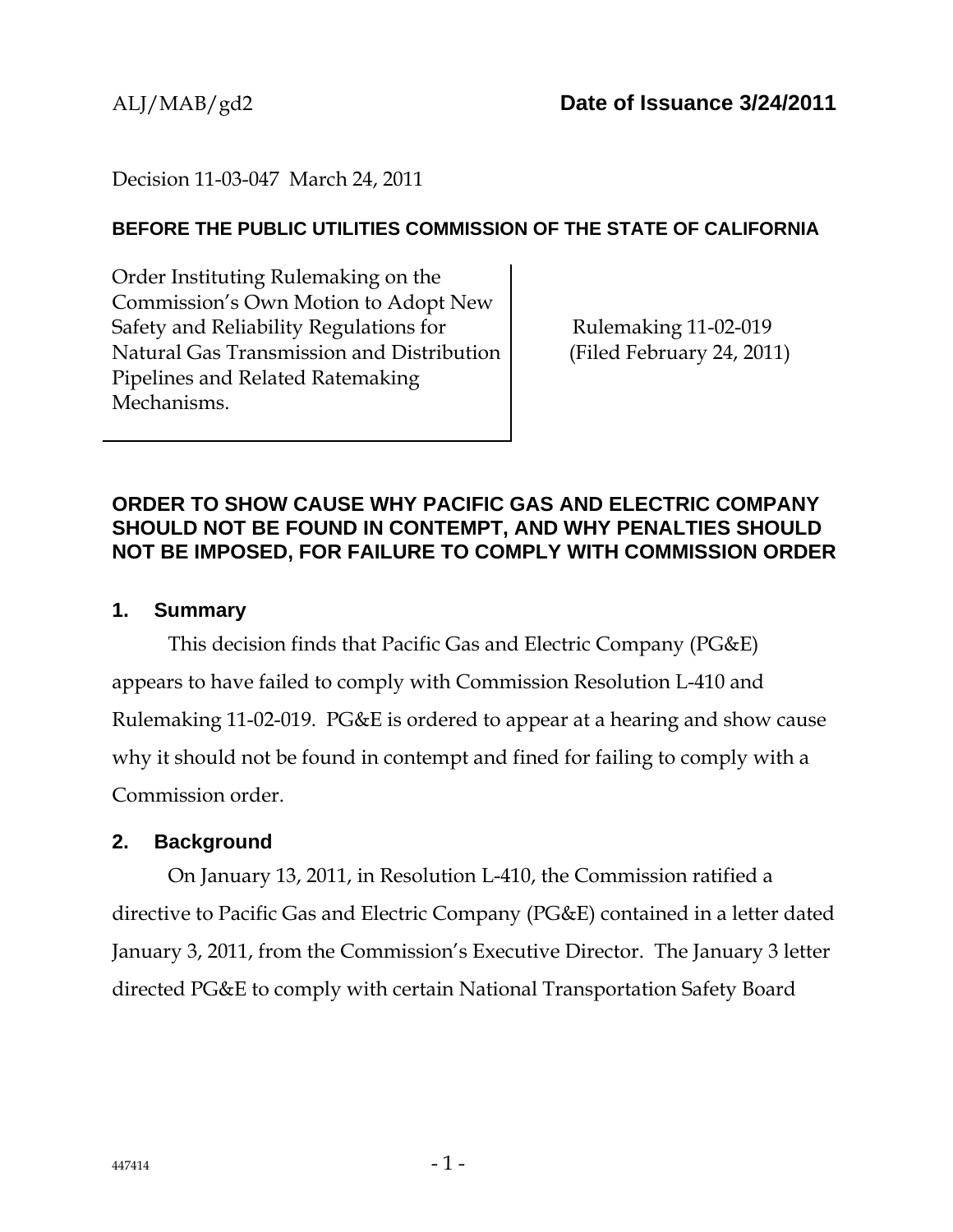(NTSB) Safety Recommendations.1 The NTSB's Safety Recommendations were based on its findings that PG&E's actual installed pipe in Line 132, the line that ruptured in San Bruno on September 9, 2010, was not consistent with its as-built drawings for Line 132. The NTSB observed that other "discrepancies between installed pipe and as-built drawings" may exist in PG&E's system, and that accurate records are "critical" to setting a valid Maximum Allowable Operating Pressure (MAOP).2

The Commission ordered PG&E to comply with NTSB's Safety Recommendations P-10-2 (Urgent) and P-10-3 (Urgent). The Commission also granted PG&E's request to extend the due date for filing the response to the NTSB recommendations from February 1, 2011, to March 15, 2011. In its decision initiating this rulemaking, the Commission directed PG&E to file and serve the report on "its record review in compliance with the National Transportation Safety Board's recommendation" on all parties to this proceeding. 3

On March 15, 2011, PG&E filed and served a document entitled "Report of Pacific Gas and Electric Company on Records and Maximum Allowable Operating Pressure Validation." PG&E characterized its submission as a "status report on the first phase of its efforts to validate gas transmission records and the maximum allowable operating pressure of each of its gas transmission pipelines."4

-

<sup>1</sup> Commission Resolution L-410, January 13, 2011.

<sup>2</sup> NTSB Letter to Christopher Johns, President, PG&E, dated January 3, 2011, at 2.

<sup>3</sup> R.11-02-019 at Ordering Paragraph 3.

<sup>4</sup> Report of Pacific Gas and Electric Company on Records and Maximum Allowable Operating Pressure Validation, ("PG&E Report") at 1.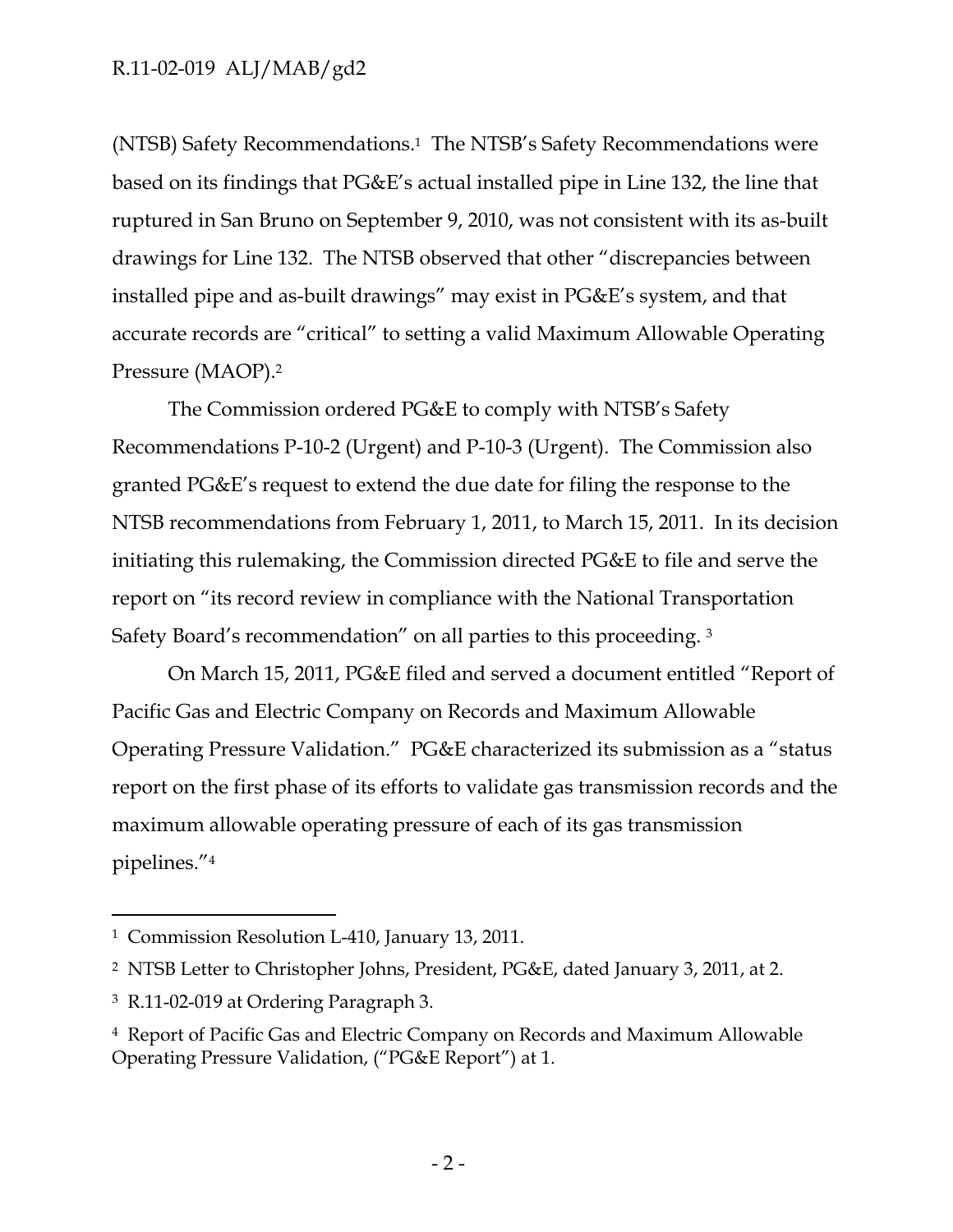$\overline{a}$ 

On its face, PG&E's March 15 submission appears to fail to comply with the two-step document review and MAOP calculation process recommended by the NTSB and ordered by the Commission. Rather than produce "traceable, verifiable, and complete records," as ordered, and then, on the basis of such records, "determine the valid maximum allowable operating pressure" for the affected pipeline segments, as required by this Commission on the recommendation of the NTSB, PG&E appears to have attempted merely to justify the practice of setting MAOP for pre-1970 pipelines based entirely on historical high operating pressure. As discussed in more detail below, PG&E's MAOP documents do not appear responsive to the Commission's order to comply with the NTSB directives to compare installed pipe to as-built drawings and calculate MAOP based on the weakest section of the pipeline or component.

Accordingly, today's decision directs PG&E to show cause why it should not be found in contempt and punished pursuant to the Commission's powers under the California Constitution, Article XII, § 6, and its statutory authority under Public Utilities Code<sup>5</sup> § 2113, as well as why the Commission should not impose penalties pursuant to §§ 2107 and 2108 for PG&E's failure to comply with a Commission order.

### **3. Commission Orders Based on NTSB Safety Recommendations**

On January 3, 2011, the NTSB issued Safety Recommendations to PG&E, this Commission and the United States Department of Transportation, Pipeline and Hazardous Materials Safety Administration. All three Safety Recommendations included substantially the same descriptions of findings by

<sup>5</sup> All citations are to the California Public Utilities Code unless otherwise indicated.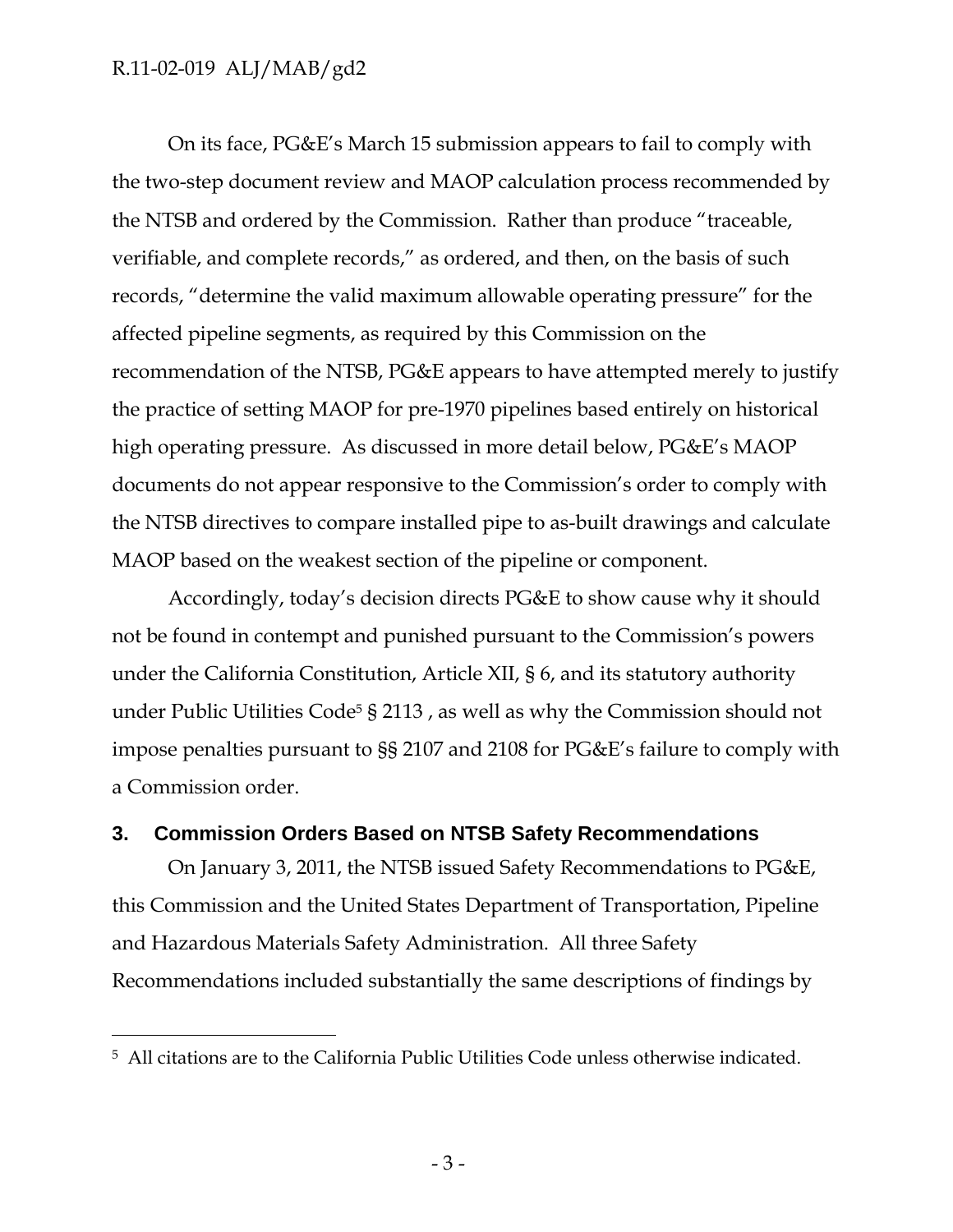NTSB as a result of the initial stages of its investigation of the San Bruno pipeline rupture and fire. The NTSB first explained that PG&E's as-built drawings and alignment sheets showed Line 132 was constructed using 30-inch-diameter seamless steel pipe, but the ruptured pipe segment was in fact constructed with longitudinally seam-welded pipe. The NTSB further explained that accurate pipeline records are critical to establish a valid MAOP below which the pipeline can be safely operated. Although recognizing hydrostatic and spike testing, the NTSB concluded that it was preferable to use available design, construction, inspection, testing and other related records to calculate a valid MAOP.

In the letter to PG&E, the NTSB made the following recommendations, with similar recommendations for this Commission and the federal agency to oversee PG&E's compliance:

- 1. Aggressively and diligently search for all as-built drawings, alignment sheets, and specifications, and all design, construction, inspection, testing, maintenance, and other related records, including those records in locations controlled by personnel or firms other than Pacific Gas and Electric Company, relating to pipeline system components, such as pipe segments, valves, fittings, and weld seams for Pacific Gas and Electric Company natural gas transmission lines in class 3 and class 4 locations and class 1 and class 2 high consequence areas that have not had a maximum allowable operating pressure established through prior hydrostatic testing. These records should be traceable, verifiable, and complete. (P-10-2) (Urgent)
- 2. Use the traceable, verifiable, and complete records located by implementation of Safety Recommendation P-10-2 (Urgent) to determine the valid maximum allowable operating pressure, based on the weakest section of the pipeline or component to ensure safe operation, of Pacific Gas and Electric Company natural gas transmission lines in class 3 and class 4 locations and class 1 and class 2 high consequence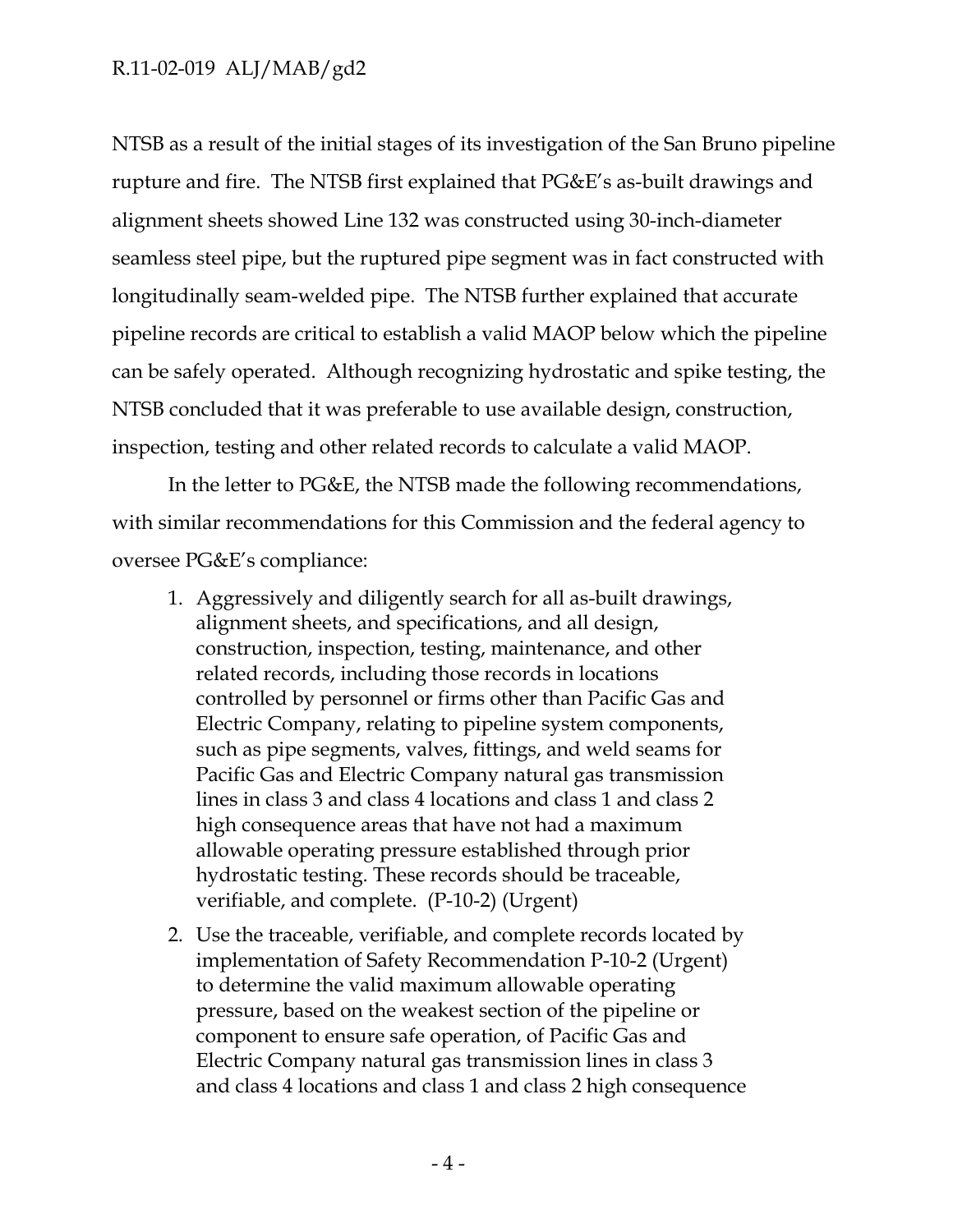areas that have not had a maximum allowable operating pressure established through prior hydrostatic testing. (P-10- 3) (Urgent)

The Commission's Executive Director, in a letter dated January 3, 2011 (the same date as the NTSB's Safety Recommendations), advised PG&E of the NTSB's Safety Recommendations, and ordered PG&E to complete compliance with the recommendations by February 1, 2011. On January 7, 2011, PG&E responded to the Executive Director's January 3, 2011 letter, indicating that the utility could not comply with the February 1, 2011 date in obtaining all of the requested records, but that it would provide those records by March 15, 2011. The Commission ratified the Executive Director's order on January 13, 2011, in Resolution L-410, and extended PG&E's date for the compliance report filing to March 15, 2011. Thereafter, in Ordering Paragraph 3 of Rulemaking (R.) 11-02- 019, the Commission directed PG&E to file and serve its compliance report on all parties to this proceeding when initiating this rulemaking on February 24, 2011.

The purpose and "urgent" nature of the NTSB's Safety Recommendations were made clear in a public speech by NTSB Chairman Deborah Hersman on January 26, 2011, before the Transportation Research Board in Washington, D.C. The speech was widely covered in the press, and a copy has been posted on the NTSB's website since January. In discussing the San Bruno pipeline eruption, Chairman Hersman said:

Our investigators were told that the pipe involved in the explosion was a seamless factory manufactured pipe. But even a layperson could see the patchwork of welds marking the pipe. This misinformation was not a minor recordkeeping oversight. In the years since the pipe was put into service, decisions regarding inspections, operating pressures, and risk management plans were all based on facts that were just plain wrong.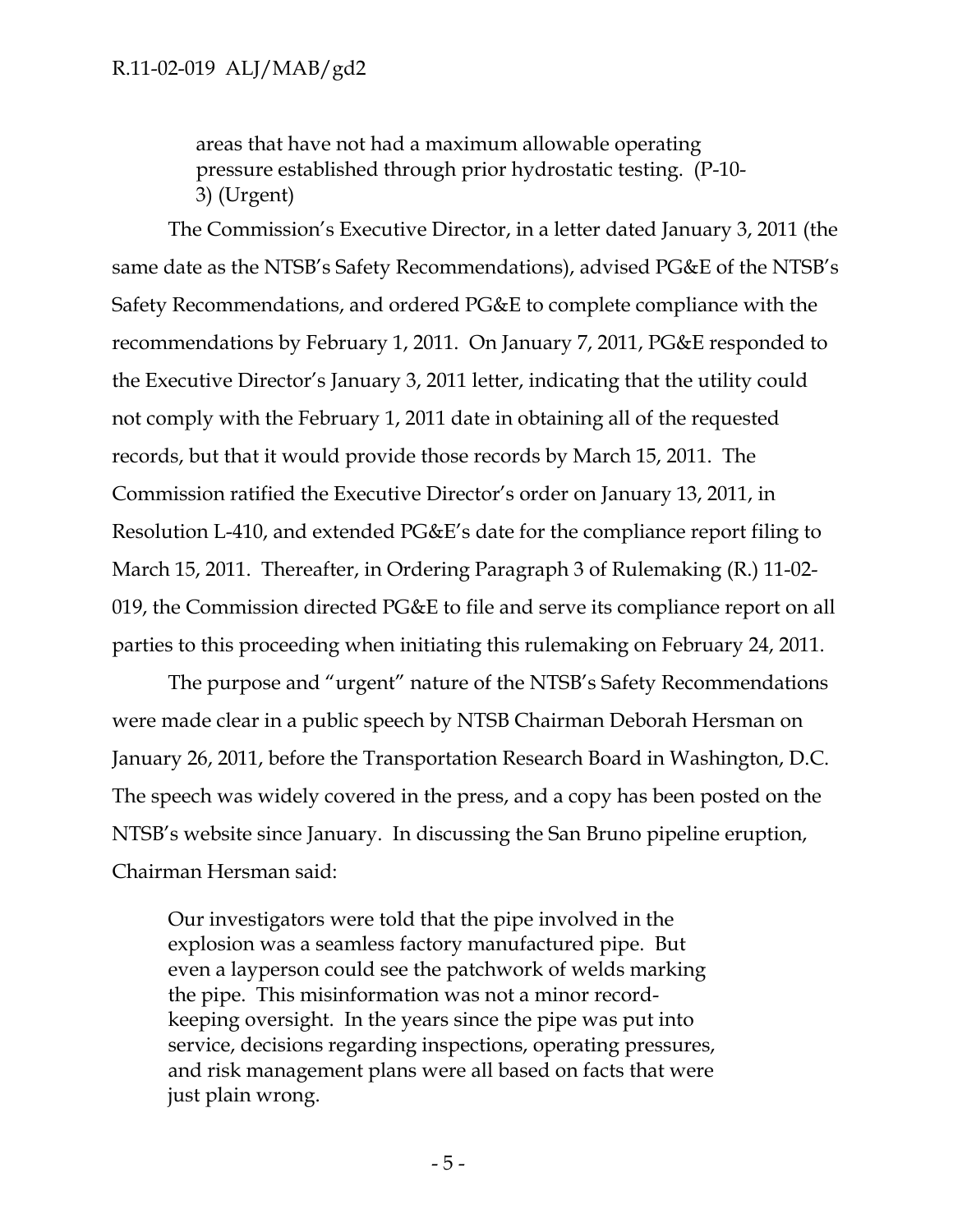While the investigation is still ongoing, earlier this month the NTSB issued urgent recommendations calling for hydrostatic pressure testing to establish the safe maximum operating pressure of the pipeline. Some of you may know that requirements for hydrostatic testing already exist – requirements established in 1970. Ironically, the San Bruno pipeline was exempted because it was installed in 1956, so it was grandfathered from the testing requirements. The operator has not been able to produce documentation on the origins of the pipe, the installation of the pipe, or the early inspection of the pipe.

But no one realized this until after the pipeline exploded. And then it was just too late.

# **4. PG&E's March 15 Submission**

On March 15, 2011, PG&E filed and served a report it characterized as a "status report on the first phase of its efforts to validate its gas transmission records and the maximum allowable operating pressure of each of its gas transmission pipelines."6 PG&E stated that Phase 1 of its MAOP validation effort was focused on collecting and reviewing pipeline records to determine whether PG&E possesses records that demonstrate MAOP by either:

- 1. pressure tests, or
- 2. For pipelines installed prior to 1970 where MAOP was set pursuant to 49 CFR § 192.619(c), the pipeline's highest actual operating pressure from July 1, 1965, through June 30, 1970.7

 $\overline{a}$ 

<sup>6</sup> PG&E Report at 1.

<sup>7</sup> PG&E Report at 7.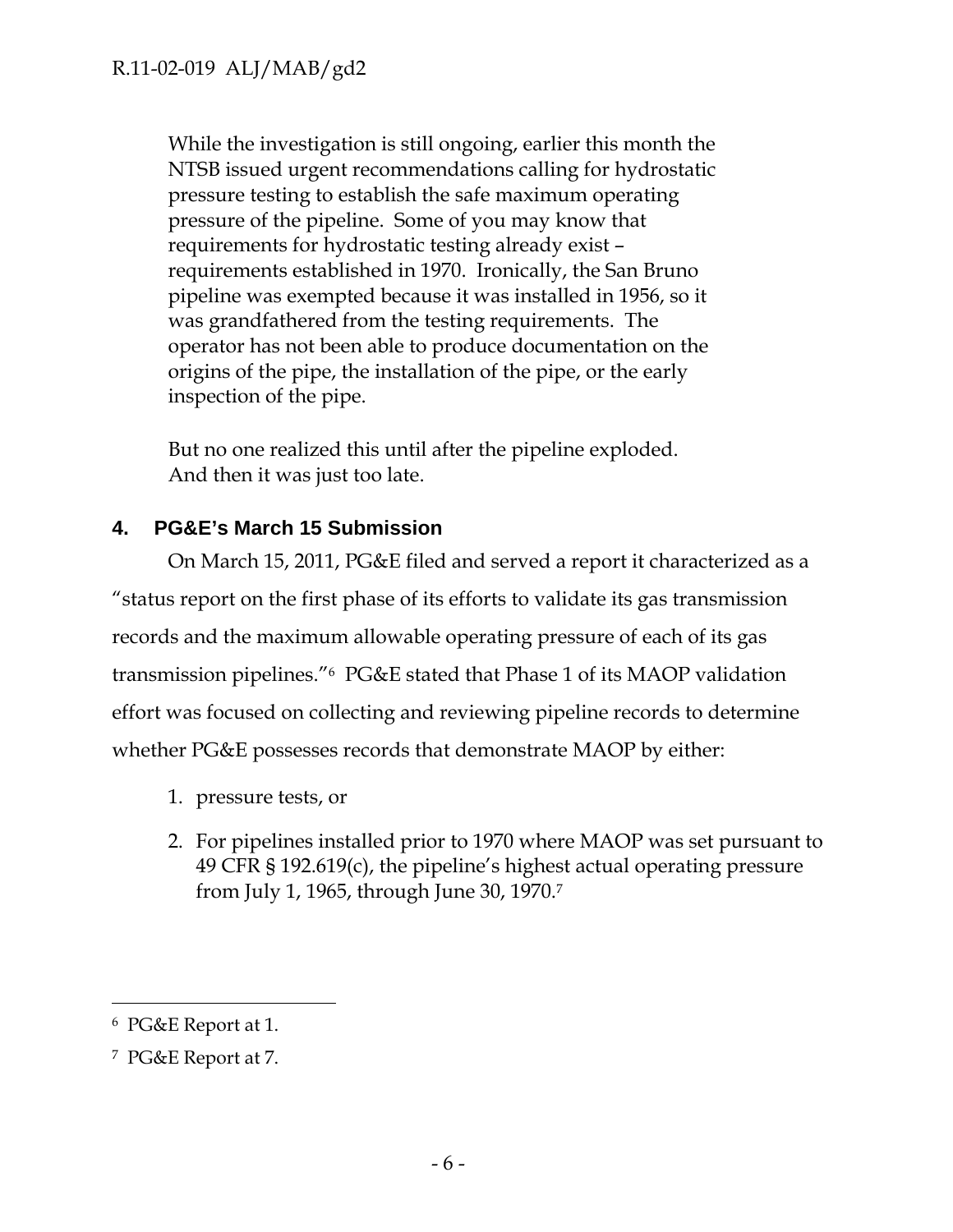Specifically, on page 7 of its March 15 Report, PG&E stated as follows:

Neither the NTSB nor the Commission defined "traceable, verifiable and complete." Nor is that phrase contained in the applicable regulations. PG&E understands the intent to be to identify reliable records confirming the performance of a pressure test *or the determination of MAOP based on the historical high operating pressure*.

(PG&E March 15 submission, at 7 (emphasis added).)

In keeping with this purported "understanding" of the Commission's order and the NTSB's safety recommendation, PG&E stated that of the total 1,805 miles of transmission pipeline, 455 miles had MAOP determined by highest operating pressure from 1965 to 1970.8 Of those 455 miles, PG&E has located records to support the highest historical operating pressure for about 95% or 432 miles. PG&E stated that it plans to continue its MAOP verification efforts in Phase 2 where it will complete the verification of the documents supporting the 619(c) MAOP determinations, which may include excavations and field testing of pipeline systems "as appropriate."9 PG&E intends to complete Phase 2 by the end of 2011.

As a result of its record review, PG&E identified 152 miles of pipeline for which it has not located pressure testing records and the segments contain either pre-1962 24 to 36 inch double submerged arc welded pipe or pre-1974 seamless pipe greater than 24 inches in diameter. PG&E explained that it selected pipeline with these characteristics due to similarities to the ruptured segment of Line 132

 $\overline{a}$ 

<sup>8</sup> Pipeline with MAOP set via subsection 619(c) is often referred to as "grandfathered" pipeline because it is exempted from MAOP regulations adopted after 1970.

<sup>9</sup> PG&E Report at 12.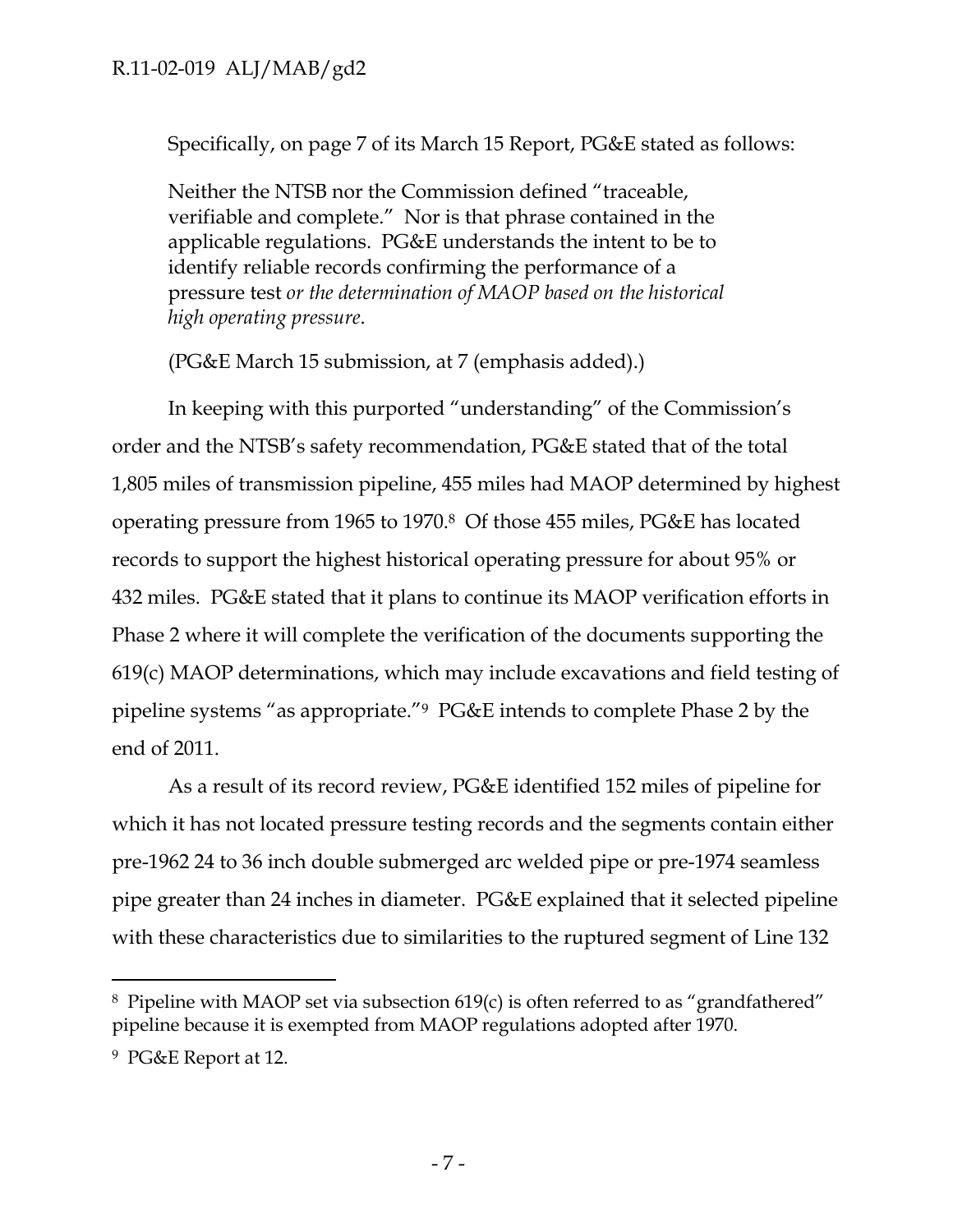in San Bruno. PG&E stated that it intended to either hydro test or replace this pipeline during 2011.

PG&E's Report showed that it had pressure test records or historical maximum pressure data to support its MAOP for 92% of its pre-1970 pipeline and 93% of its post-1970 pipeline. PG&E's Report raises additional questions because PG&E is unable to locate records to support the MAOP it is using for 8% of its pipeline installed prior to July 1, 1970, and even more troublingly for 7% of its pipeline installed after that date. In sum, after a multi-month search effort, PG&E is currently operating 8% of its natural gas transmission system without documents supporting the purported MAOP. Further, undermining confidence in the Strength Test Pressure Reports that it has found, PG&E admits that for 270 miles out of 1,018 miles it claims to have complete pressure test records, the Strength Test Pressure Report footage tested does not correspond to the pipeline High Consequence footage.10 Again, the lack of consistency between these data raises additional questions.

# **5. Evaluation of PG&E's Report Against NTSB Urgent Safety Recommendations and this Commission's Orders**

As described above, PG&E states that it is engaged in a "Phased MAOP Validation" effort to determine whether it has records of pressure tests on High Consequence Area transmission pipelines and, for pre-1970 pipelines with MAOP set by historical high pressure, records of actual highest operating pressure between 1965 and 1970 as required by 49 CFR § 619(c).

-

<sup>10</sup> PG&E Report at 13.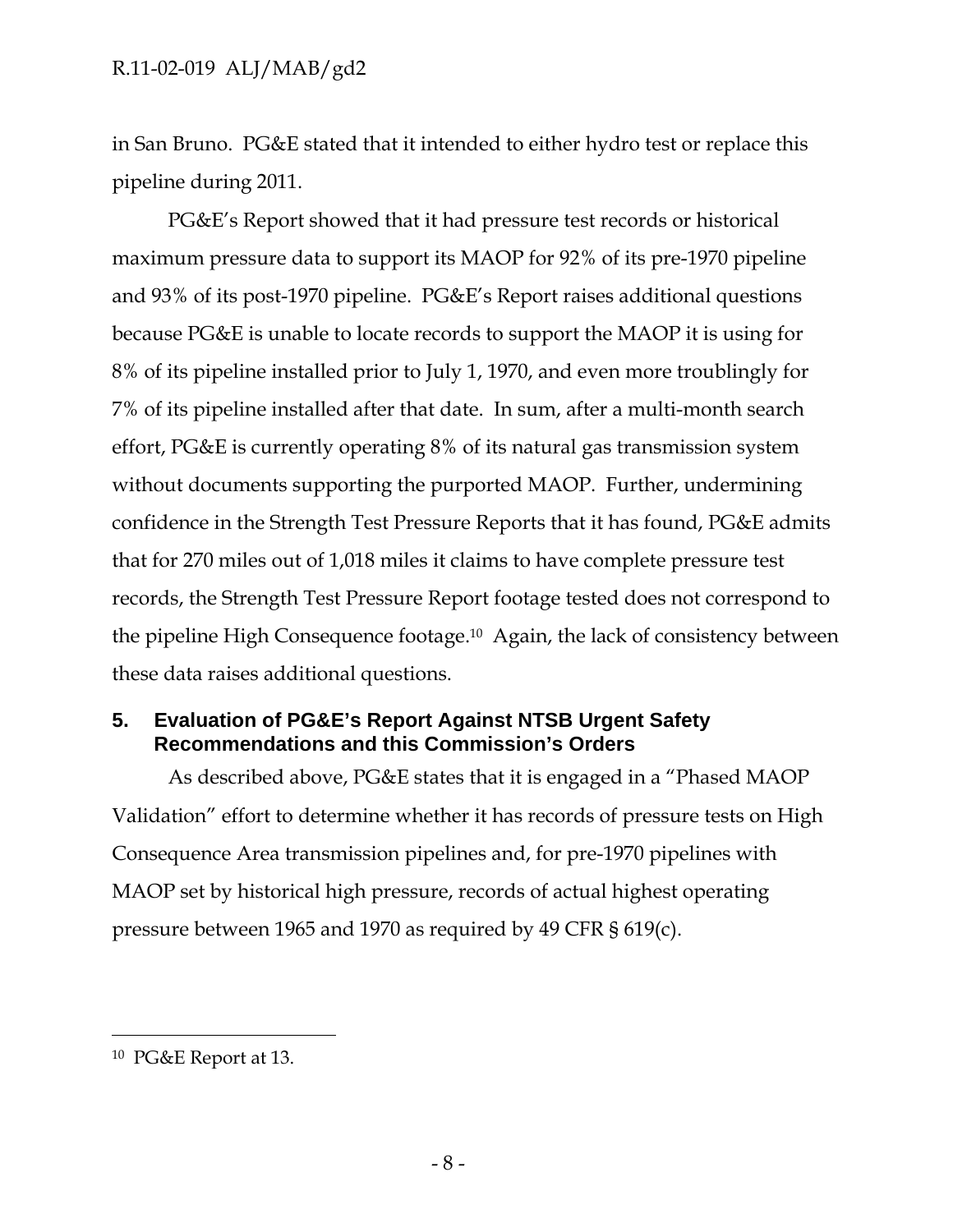As an initial matter, we note that PG&E appears to be in compliance with the Commission's directive to identify pipeline that has been subject to hydrostatic testing. PG&E's Report shows that it has some type of pressure test record for 1,210 miles out of the total 1,805 miles of pipeline in High Consequence Areas. Accordingly, the Commission is not including the requirement to identify pipeline that has been pressure tested within this Order to Show Cause.

This Order to Show Cause is directed at PG&E compliance with the portion of its order regarding the pipeline segments for which pressure test records can not be located.

In its order based on the NTSB's Safety Recommendations, the Commission directed PG&E, for pipelines without pressure test records, to:

- 1. "aggressively and diligently search for all as-built drawings, alignment sheets, specifications, and all design construction, inspection, testing, maintenance, and other related records" relating to pipeline system components, and based on those records; and
- 2. "determine the valid maximum allowable operating pressure, based on the weakest section of the pipeline or component to ensure safe operation."11

Based on these directives, the Commission ordered PG&E to locate and

provide the Commission with as-built drawings or other documents showing pipeline components, followed by an analysis of each pipeline MAOP determination based on the weakest portion of the pipeline.

-

<sup>&</sup>lt;sup>11</sup> Resolution L-410 at  $2 - 3$ .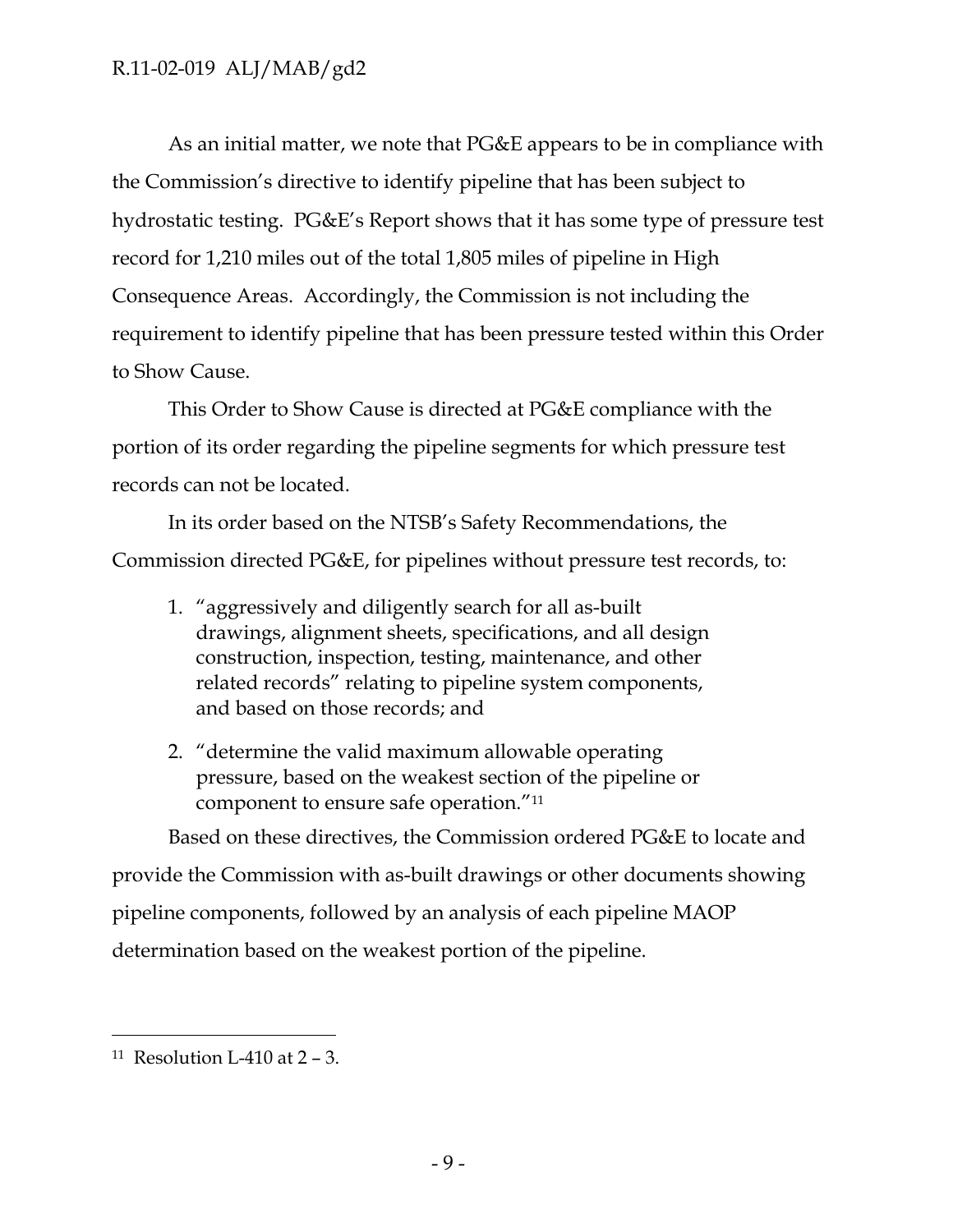Rather than follow the ordered two-step, pipeline-component specific analysis, it appears that PG&E has instead opted to rely on the historical highest operating pressure. PG&E contends that its understanding of the Commission's intent was to provide valid pressure test records or "the determination of MAOP based on the historical high operating pressure."12 In its Report, PG&E provides no citation in support of its understanding that the Commission authorized the use of historical high operating pressure to validate MAOP, and the plain words of the Commission's order and the NTSB Safety Recommendations appear inconsistent with PG&E's interpretation.

The NTSB, alarmed at the discrepancies in PG&E's as-built drawings, issued urgent Safety Recommendations directed at review of "traceable, verifiable, and complete" as-built drawings and pipeline system components and, based on the reliable pipeline specifications, a determination of the valid MAOP. The Commission then adopted these Safety Recommendations and ordered PG&E to comply.

In light of this history, it appears that PG&E's interpretation is contrary to the NTSB Safety Recommendations and the Commission's order because PG&E relies on historical highest operating pressure as a substitute for actual pipeline component analysis.13 PG&E has provided no evidence that these historical pressure levels are the functional equivalents of the two-step process

 $\overline{a}$ 

<sup>12</sup> PG&E Report at 7.

<sup>13</sup> The NTSB in its Safety Recommendation P-10-4 indicates that should PG&E be unable to comply with Safety Recommendations P-10-2(Urgent) and P-10-3(Urgent), then PG&E should "determine the maximum allowable operating pressure with a spike test followed by hydrostatic pressure test." PG&E's report contains no references to performing spike tests.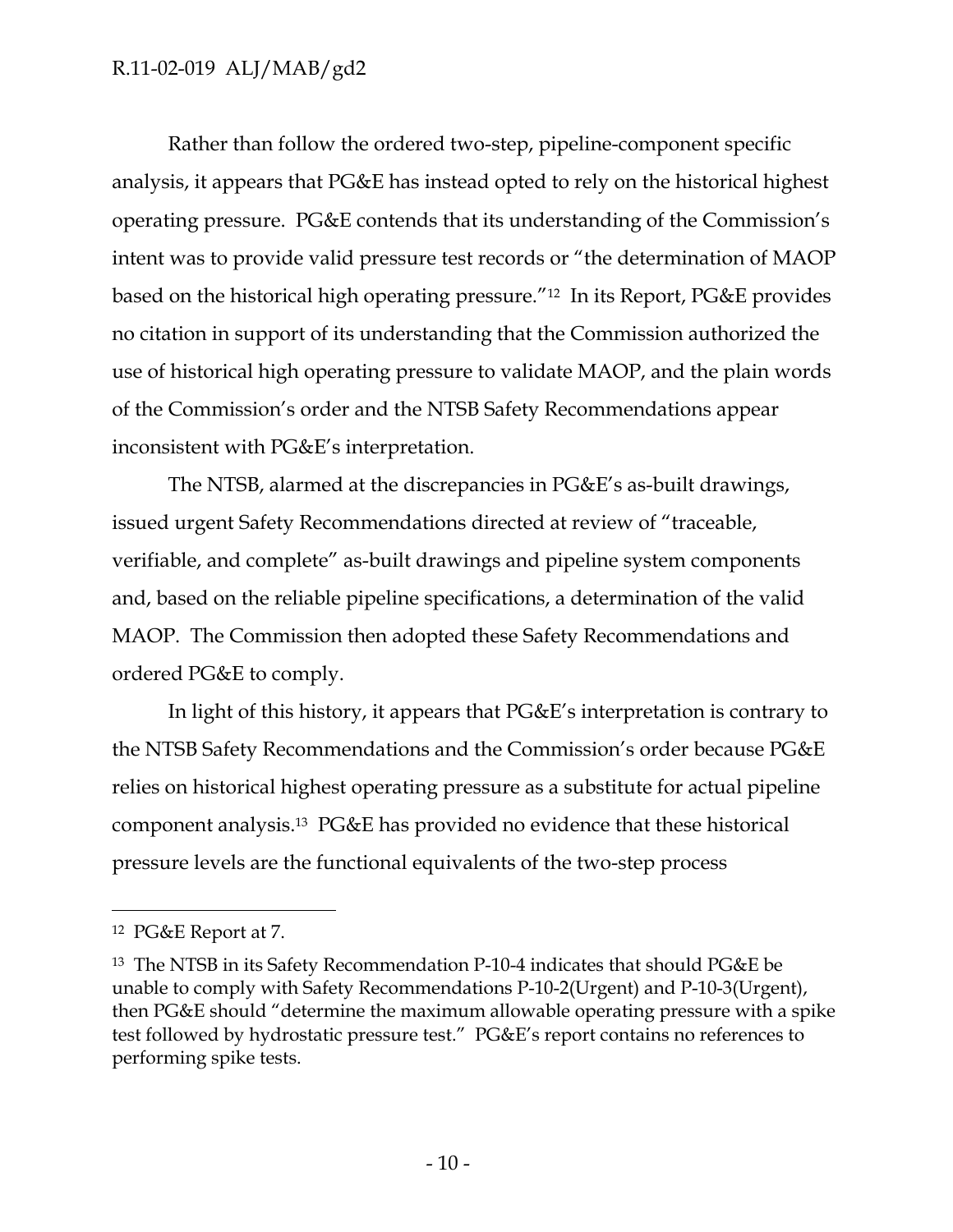recommended by the NTSB. Similarly, PG&E's Report shows no evidence that it conducted an "aggressive and diligent search for as-built drawings" or that it attempted to determine a valid maximum allowable operating pressure based on the weakest component in each pipeline segment.

Therefore, we conclude that PG&E appears to have materially failed to comply with Commission Resolution L-410 and R.11-02-019.

#### **6. Penalties and Other Sanctions**

Pursuant to Article XII, § 6 of the California Constitution, the Commission is authorized to "punish for contempt," and, as set forth in § 2113, "every public utility…which fails to comply with any part of any order…of the Commission or any Commissioner is in contempt of the Commission."

In addition, the Commission may impose a penalty of up to \$20,000 per offense on a public utility that "fails or neglects to comply with any part or provision of any order…of the Commission" as provided in § 2107. Each day of continuing offense is a separate and distinct offense, as provided in § 2108.

#### **7. Order to Show Cause**

Pacific Gas and Electric Company is ordered to show cause why it should not be fined for contempt as provided in Article XII, § 6 of the California Constitution and Public Utilities Code § 2113, and fined for failing to comply with the Commission decision as set forth in Public Utilities Code §§ 2107 and 2108.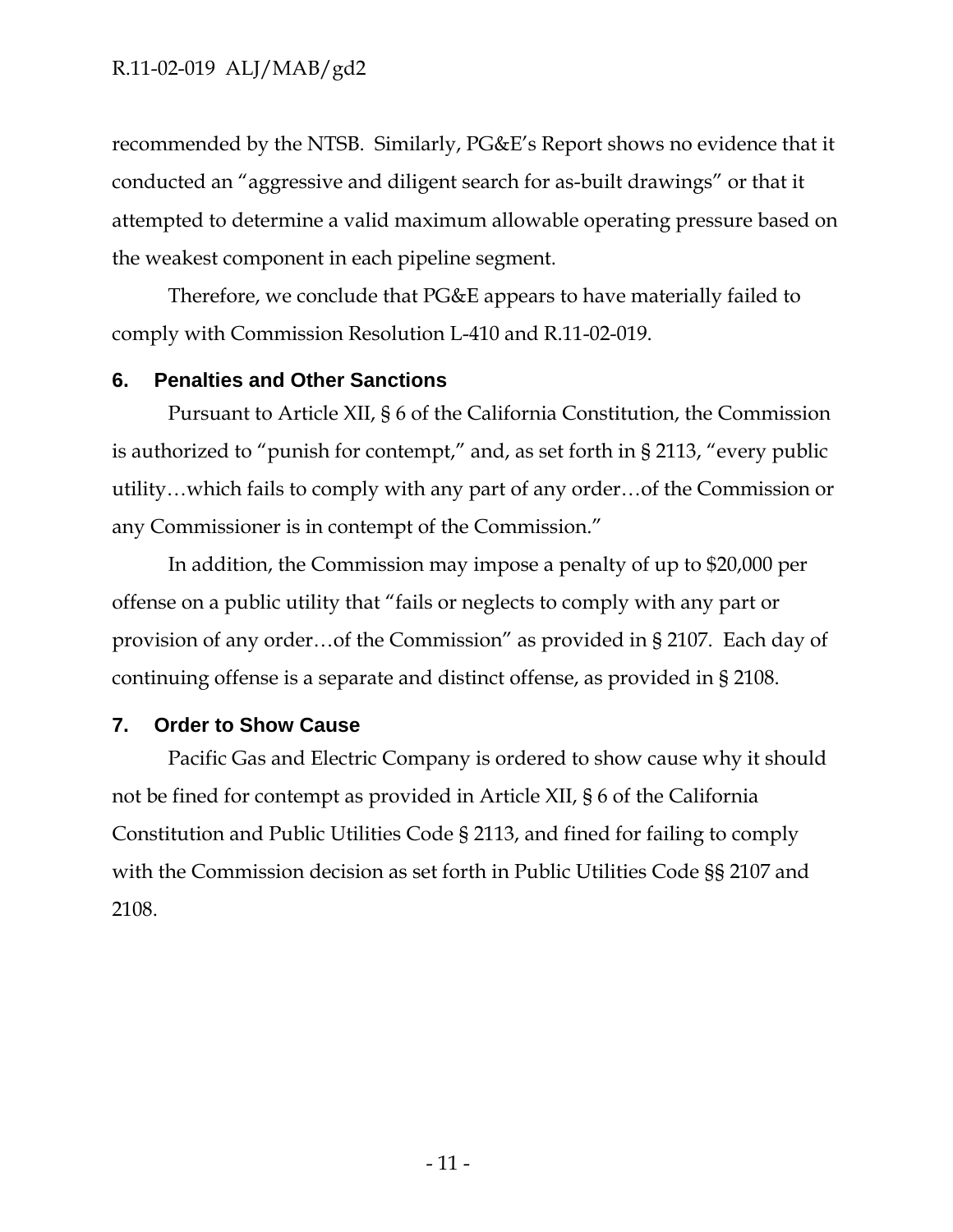Pacific Gas and Electric Company shall appear and show cause why it should not be fined at the following evidentiary hearing:<sup>14</sup>

# **Monday, March 28, 2011 10:00 am Commission Hearing Rooms 505 Van Ness Avenue San Francisco, CA**

At the hearing on March 28, Pacific Gas and Electric Company shall cause to appear the most senior executive in charge of its March 15, 2011, submission to the Commission and the professional engineer responsible for the technical analysis in the submission, as well as any other officers, employees, or agents necessary to explain the March 15 submission. Such witnesses shall be placed under oath and subject to cross-examination. Pacific Gas and Electric Company may provide other competent witnesses to provide relevant testimony.

# **8. Scope of the Hearing**

The scope of March 28, 2011, hearing will be strictly limited to whether PG&E's March 15, 2011 filing failed to comply with Commission Resolution L-410 and R.11-02-019 relating to the pipeline for which pressure test records could not be located. The appropriate penalties for any violations are also within the scope of this hearing. Other issues related to this rulemaking are specifically excluded from the scope of this Order to Show Cause.

# **9. Ex Parte Prohibition**

-

As provided in Rules 1.3(a) and 8.2(b) of the Commission's Rules of Practice and Procedure, the Show Cause portion of this proceeding is categorized

<sup>&</sup>lt;sup>14</sup> This matter relates to public safety and the public interest requires that it be held with less than 10 days notice.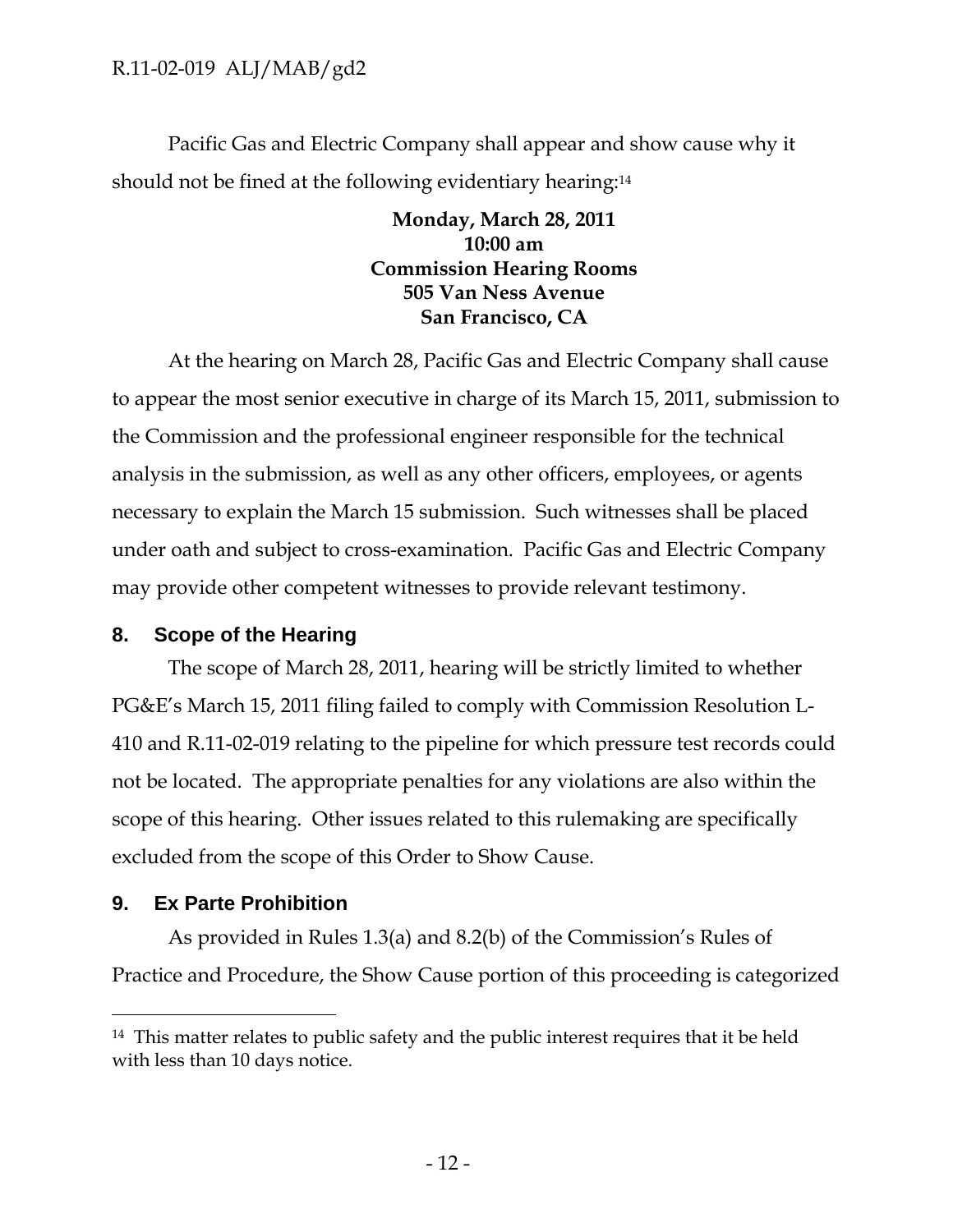as adjudicatory and ex parte communications are prohibited. The determination as to category is appealable pursuant to Rule 7.6 of the Commission's Rules of Practice and Procedure.

# **10. Findings of Fact**

- 1. In Resolution L-410 and R.11-02-019, the Commission ordered PG&E to:
	- a. Aggressively and diligently search for all as-built drawings, alignment sheets, and specifications, and all design, construction, inspection, testing, maintenance, and other related records, including those records in locations controlled by personnel or firms other than Pacific Gas and Electric Company, relating to pipeline system components, such as pipe segments, valves, fittings, and weld seams for Pacific Gas and Electric Company natural gas transmission lines in class 3 and class 4 locations and class 1 and class 2 high consequence areas that have not had a maximum allowable operating pressure established through prior hydrostatic testing. These records should be traceable, verifiable, and complete. (P-10- 2) (Urgent)
	- b. Use the traceable, verifiable, and complete records located by implementation of Safety Recommendation P-10-2 (Urgent) to determine the valid maximum allowable operating pressure, based on the weakest section of the pipeline or component to ensure safe operation, of Pacific Gas and Electric Company natural gas transmission lines in class 3 and class 4 locations and class 1 and class 2 high consequence areas that have not had a maximum allowable operating pressure established through prior hydrostatic testing. (P-10-3) (Urgent)

2. In R.11-02-019, the Commission ordered PG&E to file its report complying with Resolution L-410 in this proceeding.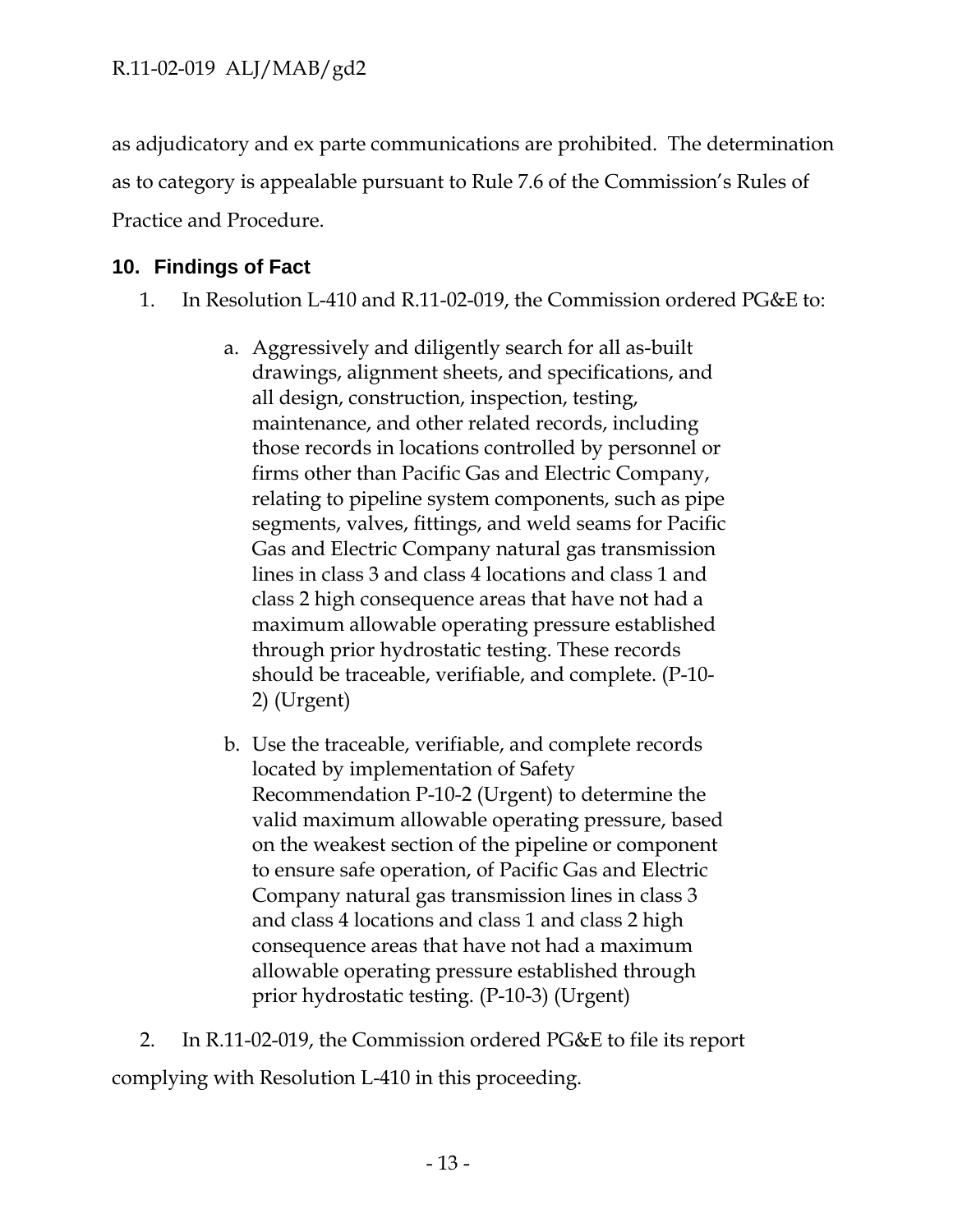3. PG&E presented substantial evidence that it searched for and obtained records of pressure testing for 1,210 miles of pipeline.

4. It appears that PG&E presented no evidence that it aggressively and diligently searched as-built drawings and other records to obtain traceable, verifiable, and complete pipeline records upon which to determine a valid maximum allowable operating pressure for pipeline without records of pressure testing.

5. PG&E's March 15, 2011 Report filed with the Commission does not appear to comply with the Commission's directives in Finding of Fact 1 of Resolution L-410.

6. The public interest requires that the hearing in this matter be held on less than 10 days notice.

7. There is a need to take immediate action on this matter and that need for action came to the attention of the Commission subsequent to the agenda being posted as specified in California Government Code § 11125. 3(a)(2).

#### **11. Conclusions of Law**

1. The Commission has authority to punish for contempt and to impose fines for failing to comply with Commission orders.

2. PG&E should be ordered to show cause why it should not be found in contempt of the Commission for failing to comply with Resolution L-410 and R.11-02-019 as regards pipeline for which records of pressure testing can not be located.

# **ORDER**

#### Therefore, **IT IS ORDERED** that: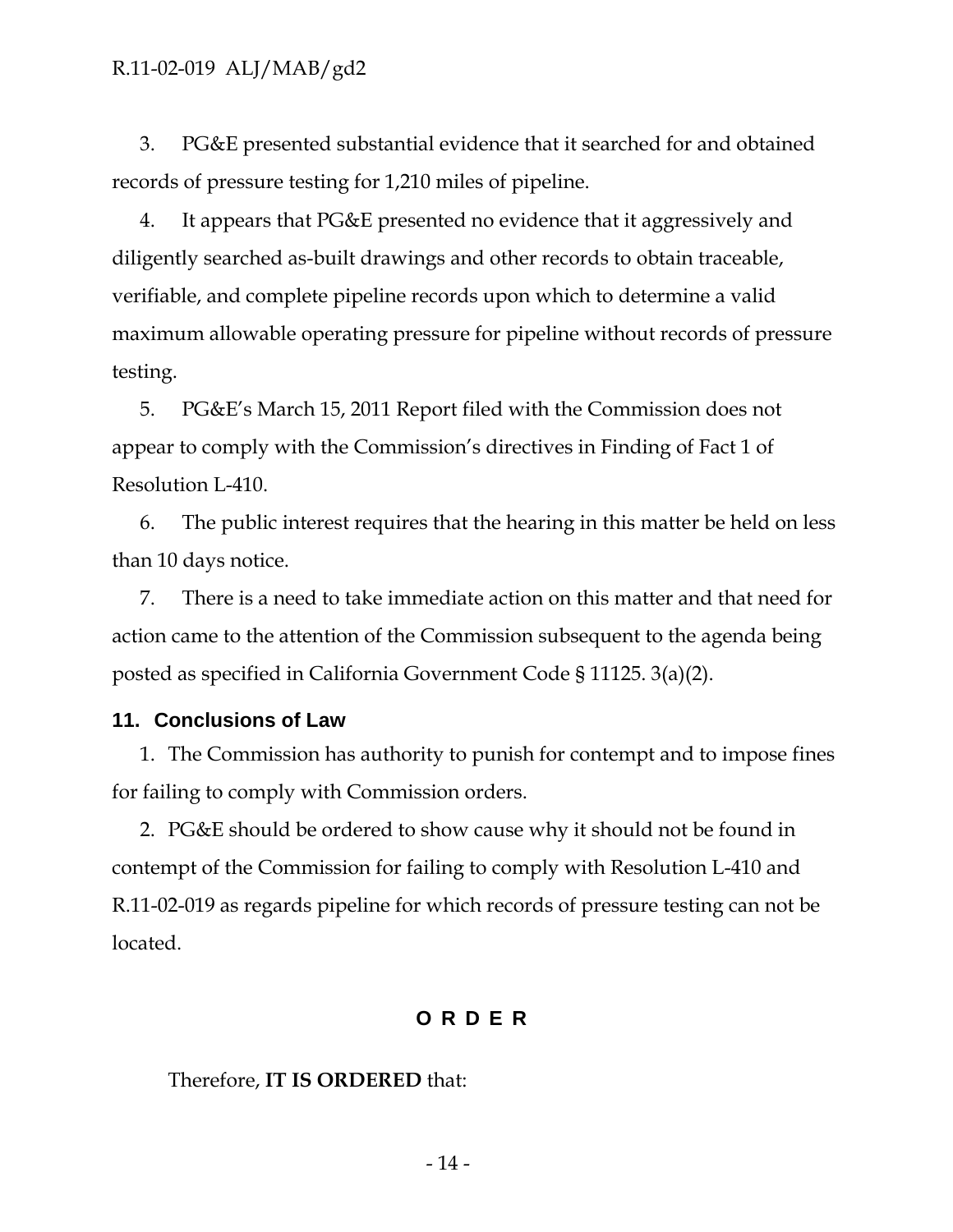1. Pacific Gas and Electric Company is named as Respondent to this Order to Show Cause and shall appear at the hearing on March 28, 2011 at 10:00 am scheduled above and shall show cause why it should not be fined or otherwise punished for contempt as provided in Article XII, § 6 of the California Constitution and § 2113, and fined as set forth in Public Utilities Code §§ 2107 and 2108 for failing to comply with the Commission Resolution L-410 and Rulemaking 11-02-019 as regards pipeline for which records of pressure testing can not be located.

2. This portion of the proceeding is categorized as adjudicatory and ex parte contacts are prohibited. The determination as to category is appealable pursuant to Rule 7.6 of the Commission's Rules of Practice and Procedure.

3. For good cause shown, the assigned Commissioner or Administrative Law Judge has the authority to change the date set forth in this order.

4. The Executive Director shall cause a copy of this Order to be served electronically and by mail on the Respondent, PG&E, at:

| Christopher P. Johns, President  | Brian K. Cherry                     |
|----------------------------------|-------------------------------------|
| Pacific Gas and Electric Company | Vice President, Regulatory          |
| 77 Beale Street                  | Relations                           |
| San Francisco, CA 94105          | Pacific Gas and Electric Company    |
| <u>cpj@pge.com</u>               | 77 Beale Street, Room 1087          |
|                                  | San Francisco, CA 94105             |
|                                  | Bkc7@pge.com                        |
| Stephen L. Garber                | Joseph M. Malkin                    |
| Jonathan D. Pendleton            | Orrick, Herrington, & Sutcliffe LLP |
| Pacific Gas and Electric Company | The Orrick Building                 |
| Law Department                   | 405 Howard Street                   |
| 77 Beale Street, B30A            | San Francisco, CA 94105             |
| San Francisco, CA 94105          | Telephone: (415) 773-5705           |

Facsimile: (415) 773-5759

jmalkin@orrick.com

Telephone: (415) 973-2916 Facsimile: (415) 973-5520 JlPC@pge.com

- 15 -